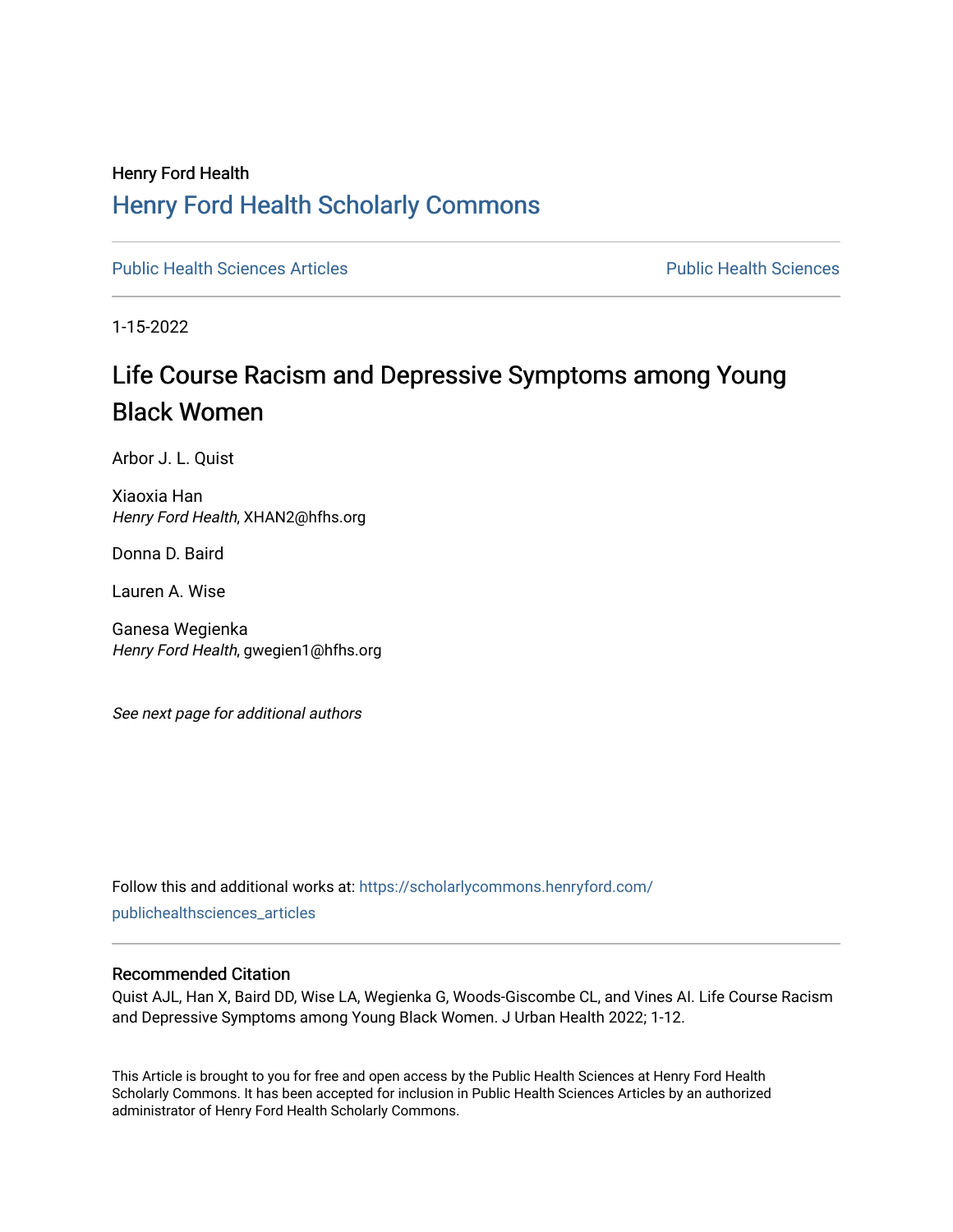# Authors

Arbor J. L. Quist, Xiaoxia Han, Donna D. Baird, Lauren A. Wise, Ganesa Wegienka, Cheryl L. Woods-Giscombe, and Anissa Irvin Vines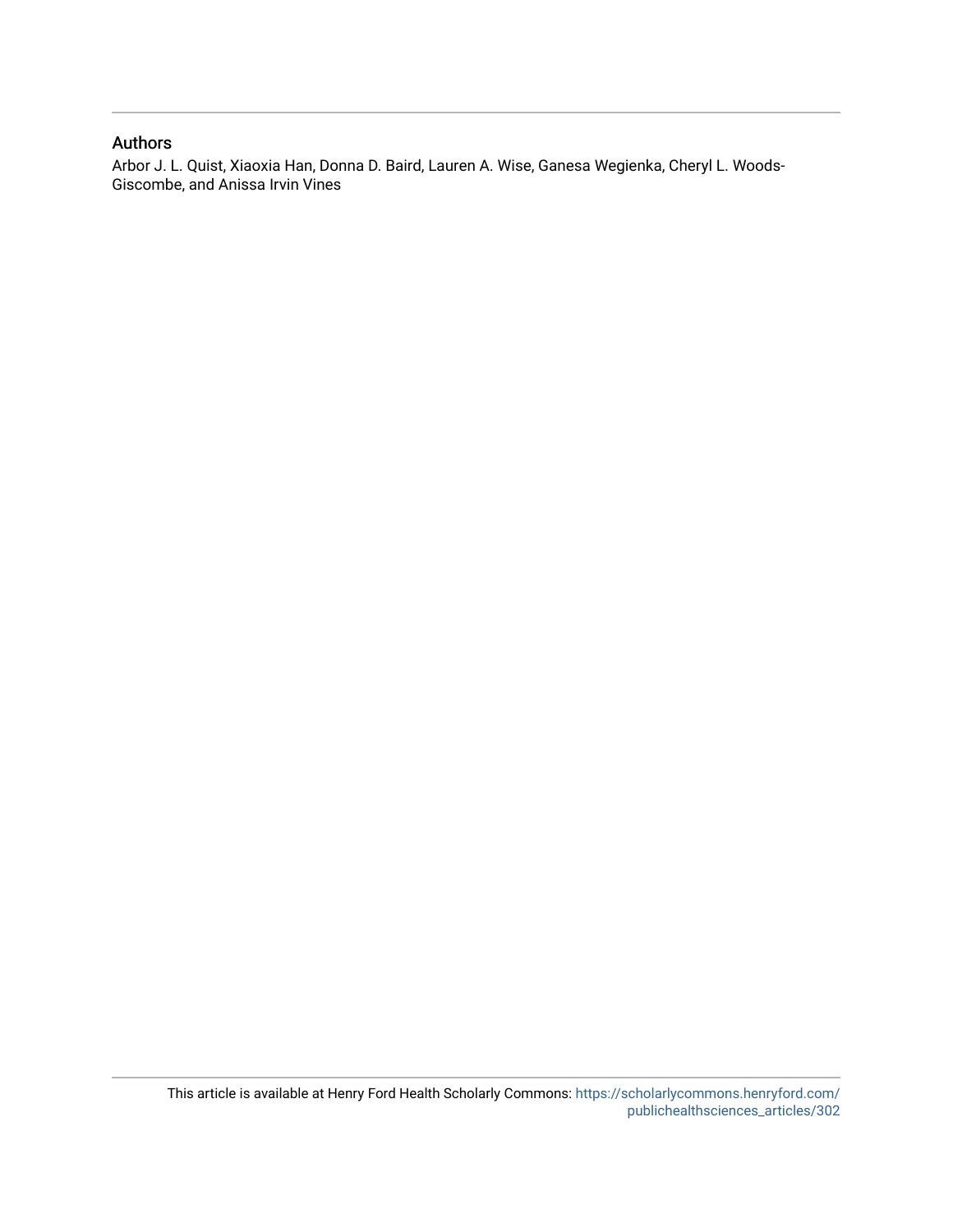

# **Life Course Racism and Depressive Symptoms among Young Black Women**

**Arbor J L Quist · Xiaoxia Han · Donna D Baird · Lauren A Wise · Ganesa Wegienka · Cheryl L Woods‑Giscombe · Anissa Irvin Vines**

Accepted: 16 August 2021 © The New York Academy of Medicine 2021

**Abstract** The objective of this study is to evaluate the life course efects of racism on depressive symptoms in young Black women and to identify particularly sensitive periods. Guided by life-course theory and using logistic regression, we analyzed baseline data on racism frequency and stress from racism at two time periods (before age 20 and during the 20s) and follow-up data (at approximate 20-month intervals) on depressive symptoms (using a modifed 11-item Center for Epidemiologic Studies Depression Scale, CES-D) among 1612 Black women participants aged 23–34 years living in Detroit, MI. Of

Department of Epidemiology, Gillings School of Global Public Health, University of North Carolina at Chapel Hill, Chapel Hill, NC, USA e-mail: avines@email.unc.edu

X. Han · G. Wegienka Department of Public Health Sciences, Henry Ford Health System, Detroit, MI, USA

#### D. D. Baird

Epidemiology Branch, Women's Health Group, National Institute for Environmental Health Sciences, Research Triangle, NC, USA

L. A. Wise Department of Epidemiology, Boston University School of Public Health, Boston, MA, USA

C. L. Woods-Giscombe

School of Nursing, University of North Carolina at Chapel Hill, Chapel Hill, NC, USA

the 1612 women, 65% reported experiencing some racism at baseline, and 36.5% had high depressive symptoms at follow-up. Those who experienced high frequency of racism before age 20 had an increased risk for high depressive symptoms  $(RR=1.26, 95\%)$ CI: 1.07, 1.46) compared to participants in the low racism frequency group. We observed similar associations for high vs. low stress from racism  $(RR=1.30,$ 95% CI: 1.06, 1.54) and high vs. low combination of racism frequency and stress  $(RR=1.38, 95\% \text{ CI:})$ 1.13, 1.64). These fndings did not hold or were weaker when assessing racism during the 20s. Among women who experienced high racism across the two time periods, the risk of high depressive symptoms was higher than those who experienced low racism during both periods (RR=1.49, 95% CI: 1.14, 1.86). The slightly stronger associations between racism and depressive symptoms in childhood and adolescence than in young adulthood suggest that early life might be a sensitive period for experiencing racism.

**Keywords** Depression · Racism · Discrimination · Social support · Mental health · Life course

## **Introduction**

In 2017, approximately 17.3 million adults in the USA had at least one major depressive episode, with adult women having a higher prevalence (8.7%) compared with men (5.3%) [\[1](#page-11-0)]. Depression and depressive

A. J. L. Quist  $\cdot$  A. I. Vines ( $\boxtimes$ )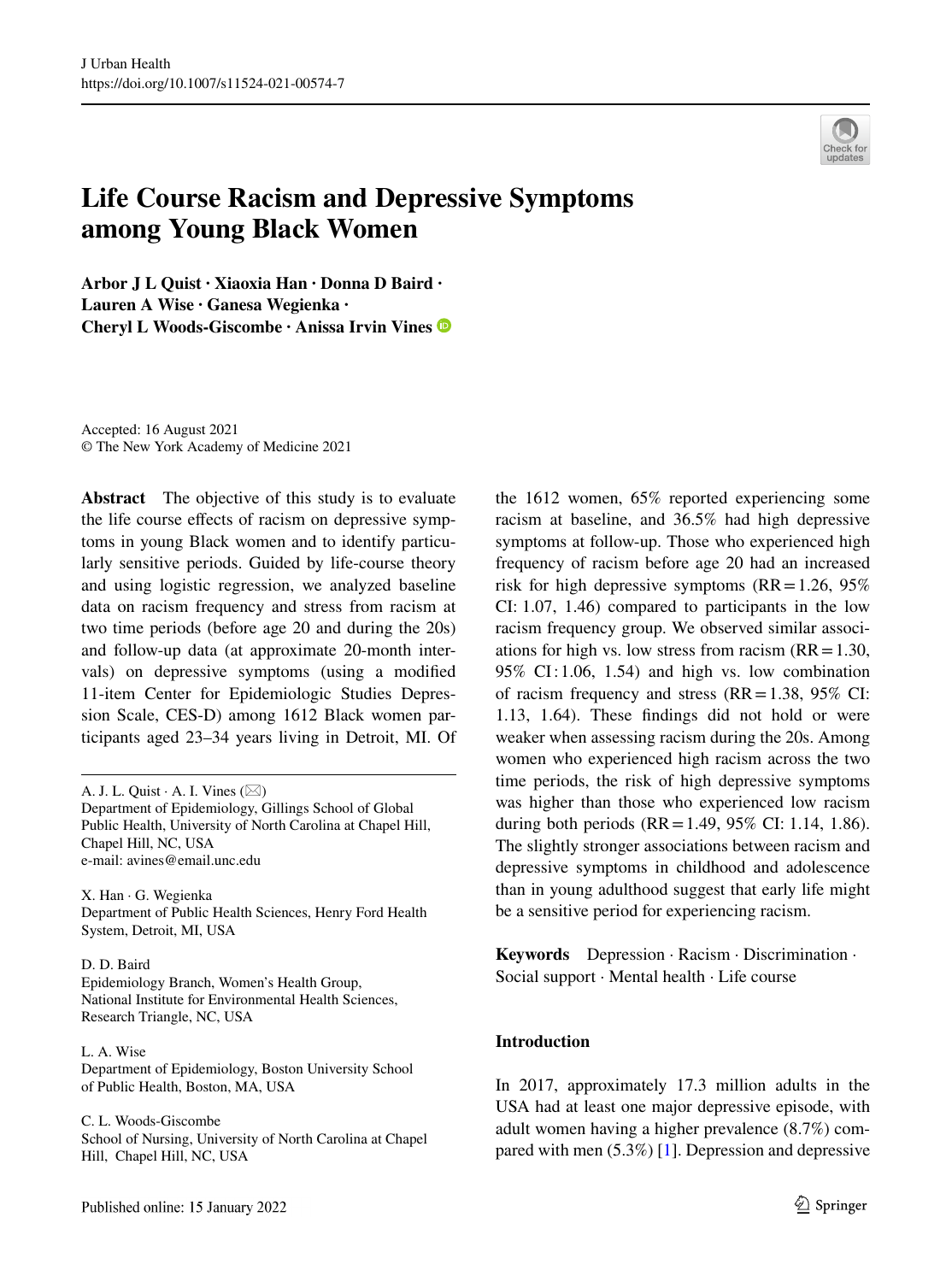symptoms can diminish psychological well-being, physical health, and quality of life [[2,](#page-11-1) [3](#page-11-2)]. Depression among Black people is often underreported, underdiagnosed, and undertreated [[4\]](#page-11-3). Studies have shown that racism is an important contributing factor to poor mental health outcomes among Black adolescents, pregnant women, and older women [\[5](#page-11-4)[–9](#page-11-5)].

"Racism is a system of structuring opportunity and assigning value based on phenotype (i.e., race) that unfairly disadvantages some individuals and communities, unfairly advantages other individuals and communities, and undermines the realization of the full potential of the whole society through a waste of human resources"[\(10](#page-11-6), page 4). Racism operates at three levels—institutionalized racism, personally mediated racism, and internalized racism—to create the racial climate  $[11]$  $[11]$ . Despite more than two decades of accumulating discourse and research on racism as a social determinant of health or a fundamental cause of health and health disparities by scientists and practitioners in the feld of public health, [[12,](#page-11-8) [13\]](#page-11-9) progress towards elucidating the mechanisms of its impact on health and well-being has fallen short as well as the political and societal will to bring forth overdue change [[14–](#page-11-10)[17\]](#page-11-11).

Recent events in the USA have highlighted the persistence and pervasiveness of racism, especially institutionalized racism which is defned as the "structures, policies, practices, and norms resulting in diferential access to the goods, services, and opportunities of society by race," whereby race is a social construct that shapes the daily realities of Black com-munities as well as other communities of color ([10,](#page-11-6) p. 4). Heightened attention from media outlets reporting daily news on the SARS-CoV-2 pandemic created opportunity for people worldwide to glimpse the lived and intergenerational realities of Black Americans. First, the disproportionate number of deaths due to COVID-19 on Black and Brown communities aimed a spotlight on the persisting health disparities, and more importantly, highlighted unequal access to health, social, and human services [\[18](#page-11-12)]. Additionally, the murder of George Floyd served as another wakeup call that racism in America remains a salient and engrained system despite centuries of civil movements for change. Eliminating institutionalized racism is essential for individuals to achieve their maximum health and well-being, but research has also shown the deleterious efects of racism at the *interpersonal* level on the mental health status of Black people [[5,](#page-11-4) [19–](#page-11-13)[23\]](#page-12-0). Furthermore, interpersonal/perceived racism defned as unfair treatment experienced by members of marginalized racial and ethnic groups has been identifed as a chronic stressor that can have a negative effect on mental and physical health $[21, 24]$  $[21, 24]$  $[21, 24]$  $[21, 24]$  $[21, 24]$ . Racism may function diferently from other social stressors, as it may cause traumatic stress responses from its unpredictable, painful, and continual nature [\[21](#page-12-1), [25](#page-12-3)[–27](#page-12-4)].

The biological effects of racism may vary from adolescence to adulthood  $[24, 26]$  $[24, 26]$  $[24, 26]$  $[24, 26]$ . Specifically, adolescents and young adults who perceive racism are at greater risk of adverse mental health outcomes than older adults.[\[24](#page-12-2)] A 2009 meta-analysis of 110 articles found that racial discrimination increases stress responses and negatively affects mental health.[[21\]](#page-12-1) Additional studies have also reported that social support, religious community, and fnancial security lessen the impact of the stress of discrimination on mental health, [[21,](#page-12-1) [28–](#page-12-6)[30\]](#page-12-7) while other studies did not find this modifying effect  $[5, 21, 31]$  $[5, 21, 31]$  $[5, 21, 31]$  $[5, 21, 31]$  $[5, 21, 31]$  $[5, 21, 31]$ .

Several studies have found an association between perceived racism and depression/depressive symptoms, [[5,](#page-11-4) [19](#page-11-13)[–23](#page-12-0)] but the inconsistency of results regarding modifers and the lack of stress assessment over the life course in majority of racism studies highlight remaining knowledge gaps in the feld. The bulk of the discrimination research has been cross-sectional [[5,](#page-11-4) [20](#page-12-9), [21](#page-12-1), [25\]](#page-12-3). There is growing interest in life-course theory and the various models (e.g., critical period, transitions, accumulation) to understand mental health disparities [[19,](#page-11-13) [32–](#page-12-10)[34\]](#page-12-11). One study used life-course theory to examine the frequency of discrimination events and depressive symptoms among 296 Black men in Nashville, TN, across the adult life course [\[19](#page-11-13)]. They found the frequency of *everyday* discrimination events (e.g., interpersonal insults and hassles due to racism), but not the frequency of *major* discrimination events (e.g., discrimination in the housing market, labor market, criminal justice system), was associated with depressive symptoms. Most recently, a study examining trajectories or the transitions in experiences of racial discrimination from emerging adulthood (i.e., 18–25 years) to adulthood found that Black people in the moderatedeclining trajectory had higher levels of depressive symptoms and other indicators of poor psychological well-being than the low-stable racism trajectory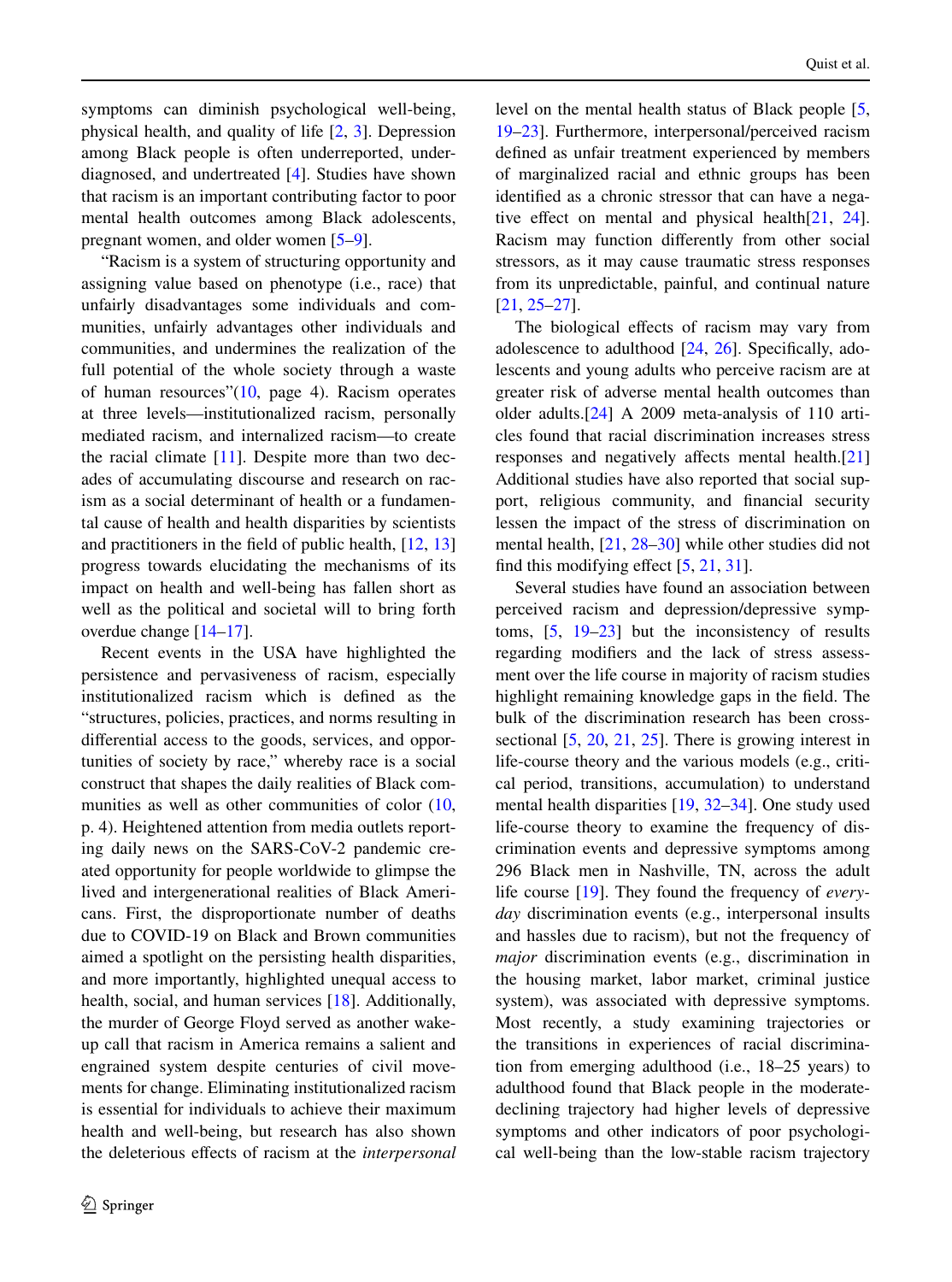[\[35](#page-12-12)]. Additionally, a longitudinal study of 343 women in Detroit found that an increase in self-reported discrimination frequency over time was associated with an increase in depressive symptoms over time [\[23](#page-12-0)]. Neither study included an assessment of stress appraisal, which is the degree to which the experience of discrimination gets evaluated as stressful by the respondent. Because an individual's appraisal of situations infuences the related stress response, participants' subjective stress levels from racism may be related to their mental health [[36,](#page-12-13) [37\]](#page-12-14).

The goals of the current analyses are to understand the infuence of racism at critical developmental periods of childhood to adolescence (before age 20) and early adulthood (during the twenties) on later depressive symptoms among young Black women aged 23–35 years. More specifcally, our goals are to: (1) describe racism with respect to reported frequency of the exposure, the degree of stress it caused, and examine the efect of these two factors individually and in combination for each time period; (2) investigate life-course patterns of racist exposures over time to assess their infuences on depressive symptoms; and (3) assess the potential for modifying (bufering) efects of a supportive environment in childhood and social support during adult life on the association between life-course racism and depressive symptoms.

#### **Methods**

We used data from the Study of Environment, Lifestyle, and Fibroids (SELF) which enrolled 1693 volunteer women aged 23–35 years between 2010 and 2012 who self-identifed as at least part Black or African American with an intact uterus and resided in the Detroit, MI, area. Participants completed three follow-up data collection points after baseline over 5 years at approximate 20-month intervals. Details about the eligibility criteria, recruitment process, and the data collected for this study have been described elsewhere [[38\]](#page-12-15). SELF was established as a prospective study among Black women to examine fbroid development and associated environmental and lifestyle factors; this current investigation includes participants enrolled in the study who answered questions on depressive symptoms and experiences with racism, regardless of their uterine fbroid status.

#### Assessment of Racism

At study baseline, participants answered questions about their experience(s) of racism during two time periods: before the age of 20 (BF20) and during their twenties (DUR20s) using the Past Experiences of Racism subscale of the Telephone-administered Perceived Racism Scale (TPRS) [[39\]](#page-12-16). For each time period ("BF20" and "DUR20s"), the frequency of each respondent's experience was assessed with the question, "How often did you experience racism?" with the response options of never, rarely, some of the time, and most of the time. Frequency of racism was categorized as never, low, and high, where high refects the combined levels of "some of the time" and "most of the time," due to small numbers. Participants who reported a frequency of racism other than "never" were then asked, "How stressful would you describe those experiences?" The stress of racism was then categorized as follows: no stress (not stressful), low stress (mildly stressful, the referent group), and high stress (moderately stressful and severely stressful were combined due to small numbers). We assessed associations with depressive symptoms for **frequency** of racism and **stress** of racism separately at each time period.

Furthermore, we created a **"Frequency and Stress"** racism variable based on the cross-tabulation of the frequency of and the stress of racism variables to create categories refecting levels of efect in the intensity of the two factors:  $(1)$  Never — "no experience of racism"; (2) Low — "rarely experienced racism and reported not stressful"; (3) Moderate — "rarely experienced racism and reported at least mildly stressful" or "experienced racism some or most of the time and reported not stressful"; and (4) High — "experienced racism some or most of the time and reported at least mildly stressful." "Low Frequency and Stress" was the reference category in all models because of the large size of this group and because individuals who report "Never" may be a unique group regarding to their view and lived experiences with regard to racism in comparison to those who report at least some degree of exposure.

Two life-course models — critical period and transitions in experiences of racism across time — were used to evaluate the efects of racism on depressive symptoms. To identify any potential *critical period*, the efects of frequency of racism, stress of racism,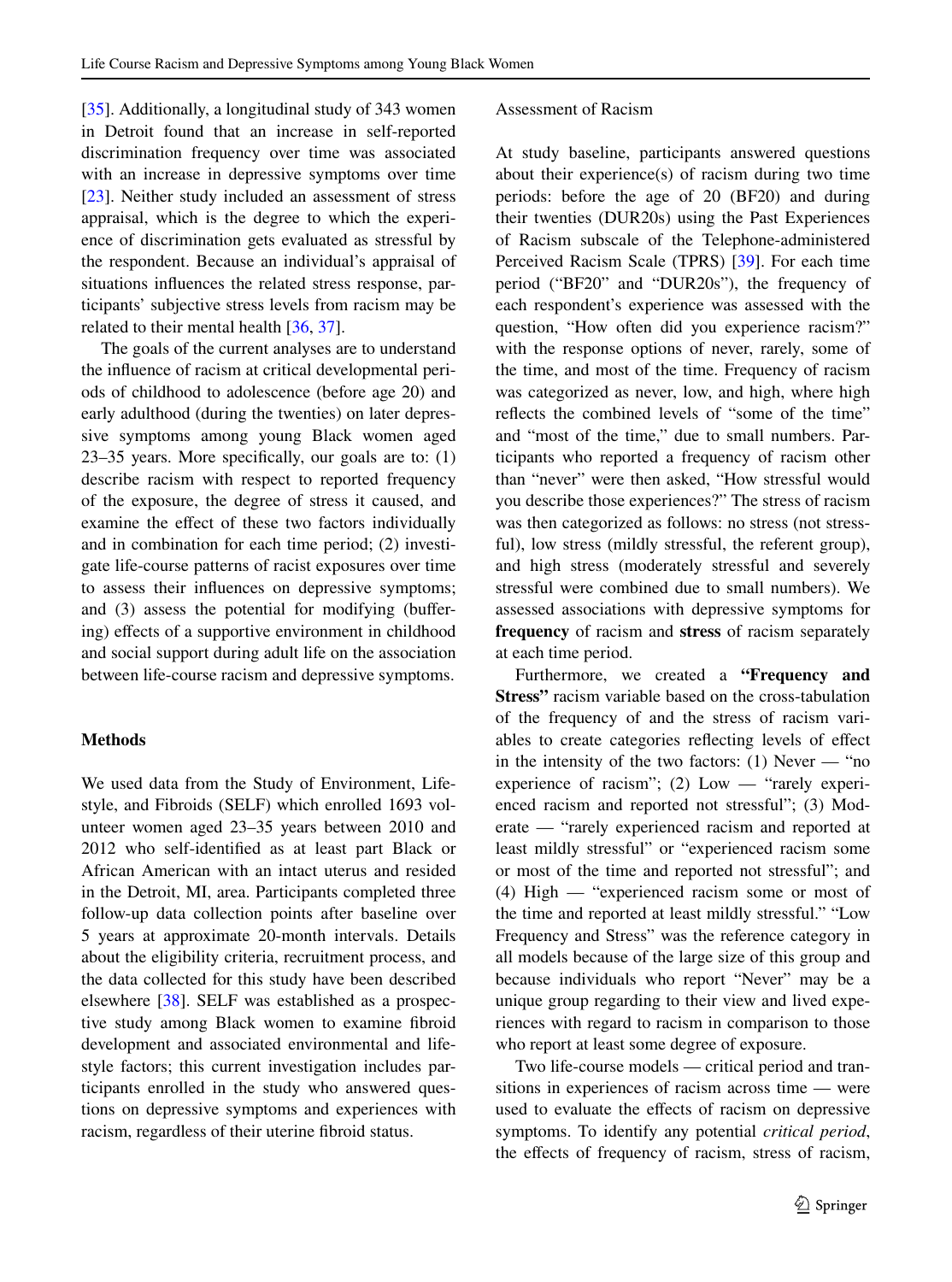| Before $20s$ (BF20)<br>"Frequency and Stress" | During the 20s (DUR20)<br>"Frequency and Stress" |                       |                       |                       |                       |  |
|-----------------------------------------------|--------------------------------------------------|-----------------------|-----------------------|-----------------------|-----------------------|--|
|                                               |                                                  |                       |                       |                       |                       |  |
|                                               | Never                                            | Stable never          | Increasing from never | Increasing from never | Increasing from never |  |
| Low                                           | Decreasing to never                              | Stable low (referent) | Increasing            | Increasing            |                       |  |
| Moderate                                      | Decreasing to never                              | Decreasing            | Stable moderate       | Increasing            |                       |  |
| High                                          | Decreasing to never                              | Decreasing            | Decreasing            | Stable high           |                       |  |

<span id="page-5-0"></span>**Table 1** Creation of the "transitions in experiences of racism" variable from the "frequency and stress" variables for before age 20 (BF20) and during the 20s (DUR20s), as reported by participants

and the combined efect of the frequency and stress related to racism on depressive symptoms at each time period (BF20 and DUR20s) were assessed. *Transitions in experiences of racism* were assessed with the "Frequency and Stress" racism variables from both time periods (Table [1\)](#page-5-0). All possible combinations of the "Frequency and Stress" racism variable for the two time periods were considered. Some combinations were combined due to limited sample size. The derived transition categories are as follows: (1) Stable Low (referent) — low at both time points; (2) Decreasing — experienced a lower level of the "Frequency and Stress" racism variable DUR20s than BF20 (high to moderate or moderate to low); (3) Increasing — experienced a higher level of "Frequency and Stress" DUR20s than BF20 (moderate to high or low to moderate); (4) Stable Moderate — experienced moderate "Frequency and Stress" in both time periods; (5) Stable High — experienced high "Frequency and Stress" in both time periods; (6) Stable Never — reported never experiencing racism at both time periods; (7) Increasing from Never never experienced racism BF20 and experienced any level of the "Frequency and Stress" variable DUR20s; (8) Decreasing to Never — experienced any level of "Frequency and Stress" variable BF20 but then did not experience the "Frequency and Stress" DUR20s.

# Assessment of Depressive Symptoms

The 11-item, short-form Iowa version of the Center for Epidemiologic Studies-Depression Scale (CES-D) developed for the purpose of identifying individuals at high risk for depression was modifed for this study [[40\]](#page-12-17). The CES-D items assessed the frequency of the following during the last week: did not feel like eating, felt depressed, felt lonely, felt sad, felt people disliked them, could not get going, felt that everything was an effort, had restless sleep, was happy, enjoyed life, and felt people were unfriendly to them. Participants answered these questions on a Likert scale: always (4), often (3), sometimes (2), hardly ever (1), never (0), and positive questions (e.g., feeling happy, enjoying life) were reverse coded. Using previously published guidelines for the 11-item scale, the items were summed and a cut-point of at least 9 was used to denote high depressive symptoms [[41–](#page-12-18)[43\]](#page-12-19). Majority of participants (82%) completed the CES-D scale during the frst follow-up with the remaining providing data at follow-up 2 (6%) and follow-up 3 (2%). Of the 1693 participants, 79 were excluded because they did complete a follow-up visit, and 2 returned for a follow-up visits but did not complete the CES-D questions, leaving data from 1612 participants for analyses.

# Covariates and Efect Modifcation Variables

Based on the literature, covariates used for adjustments were determined using a minimally sufficient set of covariates identifed with a directed acyclic graph (DAG) and included those that were more strongly associated with the exposure and outcome than covariates in other minimally sufficient sets. In assessing the association between racism BF20 and CES-D, the adjustment set was family income while growing up (poor, low income, middle income, and well off). For the association between racism DUR20s and CES-D, current annual household income  $(<$ \$20,000, \$20,000–50,000, > \$50,000), employment status (employed, unemployed), and racism before age 20 were included in the model. Information on annual household income and employment status was collected at each study visit, and we utilized the data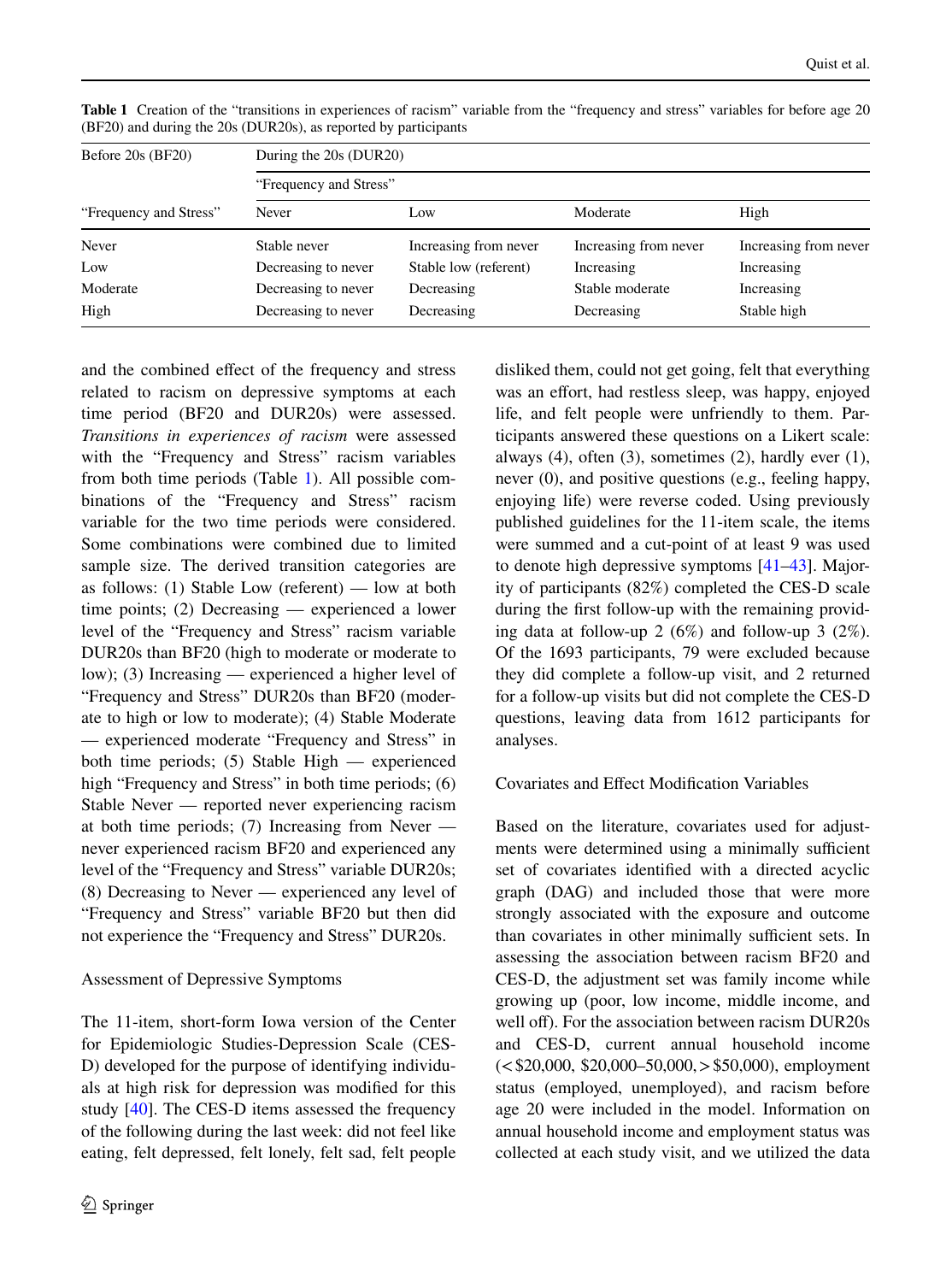reported during the follow-up visit when CES-D was assessed.

Childhood supportive environment and adult social support were evaluated as potential modifers of the association between racism and depressive symptoms. Two questions (i.e., family believed in them and family made them feel special) with a response scale ranging from none of the time (0) to all of the time (5) (range: 0 to 10; median: 10) were summed to create the childhood supportive environment. High childhood supportive environment was categorized using the upper 75th percentile  $(>8)$  since the variable was highly left skewed, and low childhood supportive environment was categorized as the lower three quartiles  $(\leq 8)$ . Two questions with response options ranging from none of the time (0) to all of the time (5) were summed to assess adult social support: (1) Do you have someone who you can count on for emotional support?, and (2) Do you have someone you can count on for help? Using the median as the cut-point, adult social support was defned as high  $(>8)$  and low  $(< 8)$ .

#### Statistical Analysis

Statistical analyses were performed in R (Version 3.6.3; [www.r-project.org\)](http://www.r-project.org). Numerical variables were summarized with mean and standard deviation (SD) and frequencies and percentages were calculated for categorical variables. The associations between each measure of racism and high depressive symptoms (CES-D scores 9 or higher) were assessed using logistic regression models to calculate crude and adjusted odds ratios that were then converted to crude and adjusted risk ratios with 95% confdence intervals using the sjstats package in R. To assess the potential modifying efects of childhood supportive environment and adult social support on the association between the "Frequency and Stress" racism variable and depressive symptoms, we performed likelihood ratio tests (LRT) of nested models with interaction terms to obtain *p*-values for assessing statistical signifcance, and we also conducted stratifed analyses.

#### **Results**

The mean baseline age for the 1612 participants was 29 years  $(SD=3.4)$  and 36.5% had high CES-D during follow-up (Table [2\)](#page-7-0). About a third of study participants had a bachelor's degree or higher, with almost 15% reporting a high school education or less. Only 17% of participants had an annual household income of more than \$50,000, with 45% reporting annual incomes less than \$20,000. Forty percent of the participants reported being raised in a poor or low-income home as a child. Forty-fve percent of the participants had never been married or lived as married, while 38% reported being married or living as married. Most participants (71%) were non-smokers and 19% were heavy drinkers (i.e., they drank six or more drinks on days when they drank or drank four or more drinks per sitting at least two to three times a month). Fifty-eight percent of the participants reported receiving high social support as an adult, and 81% of participants reported being raised in a supportive environment.

In both time periods, about 22% of the participants reported experiencing racism some of the time. The percentage of participants who reported never experiencing racism was similar before age 20 (BF20) (35%) and in the 20s (DUR20s) (32%) (Fig. [1](#page-8-0)). Among those who reported experiences of racism, about half reported mild stress in each of the two time periods, and the percentage reporting severe stress was small — both BF20 (3.9%) and DUR20s (2.5%). Considering the "Frequency and Stress" of racism, the percentages of participants classifed in the low (20%) and high (18%) racism groups were similar across both time periods with the highest percentage among those in the moderate racism group (26% of women BF20 and 28% DUR20s).

Before age 20, participants who experienced high frequency racism had an increased risk for high depressive symptoms (CES-D scale score of 9 or higher) (adjusted RR=1.26, 95% CI: 1.07, 1.46) compared to participants in the low racism frequency group (Table [3\)](#page-9-0). Furthermore, those classifed as high stress from racism BF20 had an increased risk of high CES-D than those with low stress (adjusted  $RR = 1.30, 95\%$  CI: 1.06, 1.54). During the 20s, there was little evidence of an association for the frequency of racism (adjusted RR = 1.06, 95% CI = 0.86, 1.27) and the stress due to racism (adjusted  $RR = 1.05$ , 95% CI:0.81, 1.30) with CES-D. For participants experiencing high "Frequency and Stress" of racism BF20 (i.e., experienced racism some or most of the time and reported at least mildly stressful), the risk of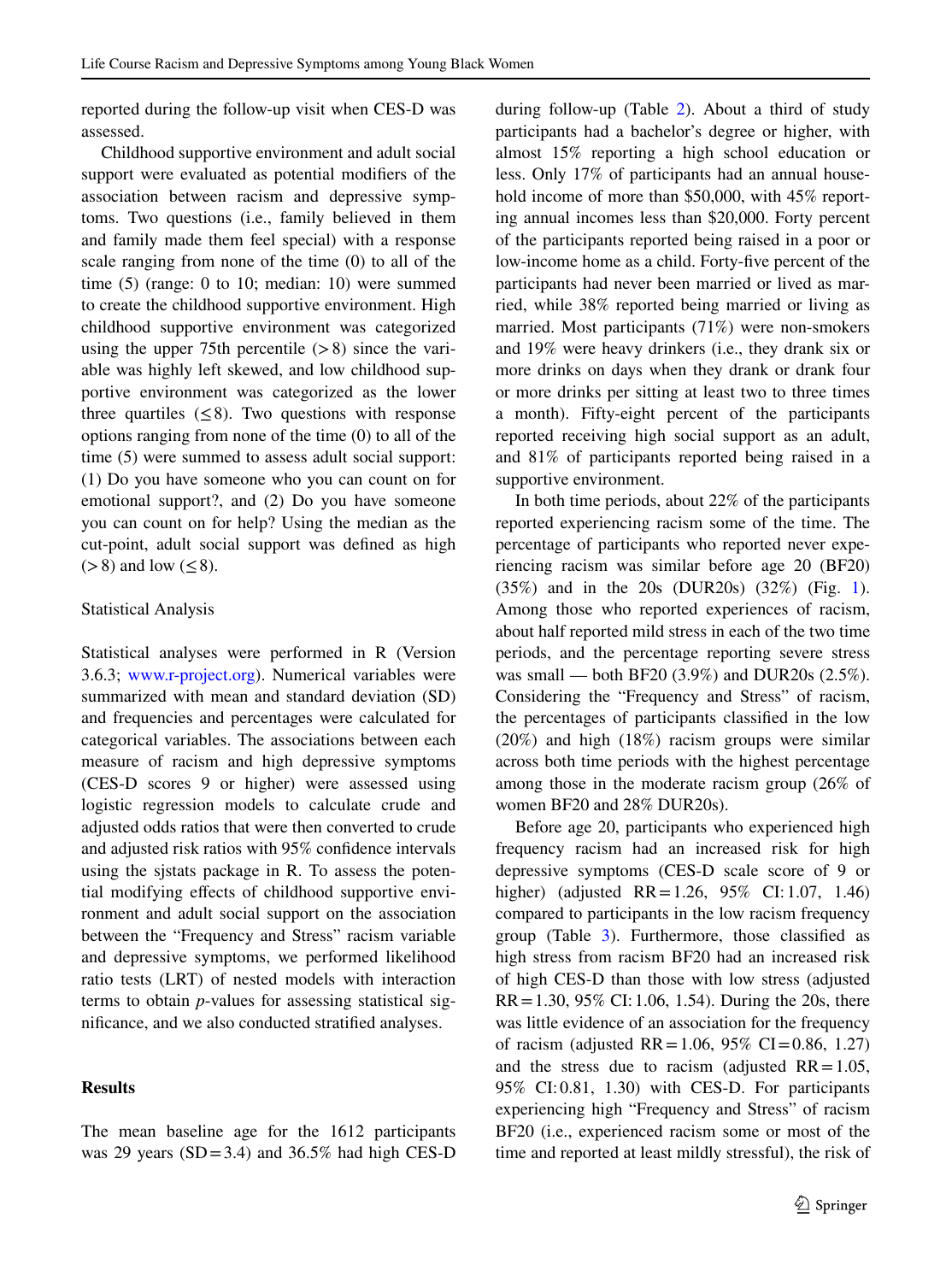<span id="page-7-0"></span>**Table 2** Characteristics of young Black women aged 23–34 years. Study of Environment, Lifestyle, and Fibroids (SELF), 2010– 2012, *N*=1612

| Characteristics                                             | $N$ (%) or mean (DS) |
|-------------------------------------------------------------|----------------------|
| High depressive symptoms (CES-D score $\geq$ 9)             | 589 (36.5)           |
| Mean CES-D score                                            | 7.4(5.0)             |
| Mean age                                                    | 29.2 (3.4)           |
| Highest education                                           |                      |
| High school/GED or less                                     | 233 (14.5)           |
| Some college/associate's degree/technical training          | 827 (51.3)           |
| Bachelor's/master's degree/doctorate or professional degree | 552 (34.2)           |
| Current household income                                    |                      |
| $<$ \$20 K                                                  | 722 (45.1)           |
| $$20 - $50K$                                                | 606 (37.9)           |
| $>$ \$50 K                                                  | 272 (17.0)           |
| Income while growing up                                     |                      |
| Poor                                                        | 75(4.7)              |
| Low income                                                  | 571 (35.4)           |
| Middle income                                               | 846 (52.5)           |
| Well off                                                    | 119 (7.4)            |
| Marital status                                              |                      |
| Never married or lived as married                           | 725 (45.0)           |
| Previously married or lived as married                      | 271 (16.8)           |
| Currently married or living as married                      | 616 (38.2)           |
| Smoking status                                              |                      |
| Never                                                       | 1138 (70.6)          |
| Former                                                      | 114(7.1)             |
| Current                                                     | 360 (22.3)           |
| Current alcohol intake                                      |                      |
| Light                                                       | 471 (29.2)           |
| Moderate                                                    | 829 (51.4)           |
| Heavy                                                       | 312 (19.4)           |
| Social support as adult                                     |                      |
| High                                                        | 937 (58.1)           |
| Low                                                         | 675 (41.9)           |
| Childhood supportive environment                            |                      |
| High                                                        | 1298 (80.6)          |
| Low                                                         | 314 (19.5)           |

high CES-D was higher compared to those with low "Frequency and Stress" racism (adjusted RR=1.38, 95% CI: 1.13, 1.64). A positive but somewhat weaker association was also found for high "Frequency and Stress" racism compared with low "Frequency and Stress" racism DUR20s (adjusted RR: 1.21, 95% CI: 0.93, 1.51).

There was no evidence for effect modification by adult social support (*p*-value=0.4) (Table  $3$ ). However, there was suggestive evidence of efect modifcation by childhood supportive environment on the association between the "Frequency and Stress" of racism and high CES-D ( $p$ -value=0.06) (Table [3](#page-9-0)). Among high childhood support, both no experience and high experience of racism BF20 were associated with increased risk of depressive symptoms. A weak dose response in the risk of depressive symptoms across the exposure categories (no experience of racism to high experience of racism) was observed in the low childhood support group.

When examining transitions in experiences of racism from childhood to young adulthood, "stable high"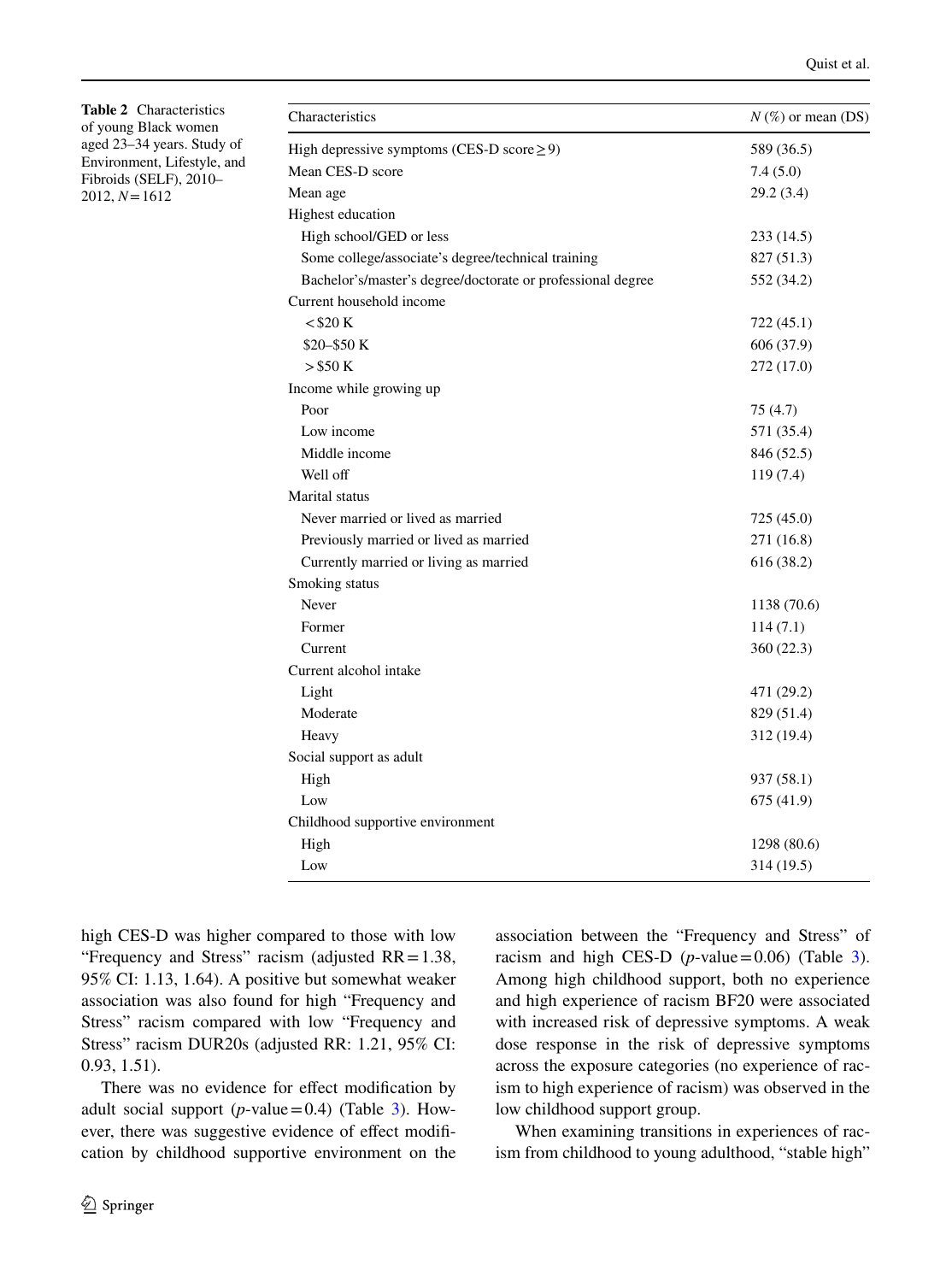

<span id="page-8-0"></span>**Fig. 1** Distribution of the frequency and stress of racism and their combined effect before age 20 and during the 20s among young Black women aged 23–34 year. Study of Environment, Lifestyle, and Fibroids (SELF), 2010–2012

had an increased risk for high depressive symptoms compared to "stable low" (reference group) (adjusted  $RR = 1.49, 95\% \text{ CI} = 1.14, 1.86$ . This was the strongest association among all the transitional patterns (Table [4](#page-9-1)). The other pattern that was strongly associated with depressive symptoms was "decreasing" (adjusted RR = 1.44, 95% CI = 1.08, 1.83).

#### **Discussion**

In this prospective cohort study of young Black women in the Detroit, MI, area, exposure to racism was associated with subsequently reported high depressive symptoms. The strongest associations were for experiences of racism before the age of 20 (BF20). Both increased frequency of racism and higher reported associated stress were important aspects of the positive association with future depressive symptoms. This is consistent with conclusions of previous studies that suggest that the intensity of exposure to racism increases the risk of depression [[44](#page-12-20)[–46](#page-12-21)]. Our fndings suggest that racism in childhood and adolescence may be even more harmful to mental health than racism in young adulthood. Our results support fndings of other prospective studies that reported an association between racism during adolescence and depressive symptoms [\[47](#page-12-22), [48](#page-12-23)]. One longitudinal study of Black adolescents found experiences of racism to predict depressive symptoms the following year, with a stronger association among girls in early adolescence than among boys [\[47\]](#page-12-22). Several studies have found elevated depressive symptoms among Black Indigenous People of Color (BIPOC) youth in the USA compared with White youth [[49,](#page-12-24) [50](#page-12-25)]. Research suggests that perception and understanding of racist experiences increase during early adolescence among Black youth, along with an increase in depression rates [[47](#page-12-22)]. While children can perceive some discrimination acts by age 6, the development of cognitive abilities and social awareness that enable more comprehension and perception of discrimination occurs during adolescence [[47,](#page-12-22) [51](#page-13-0)].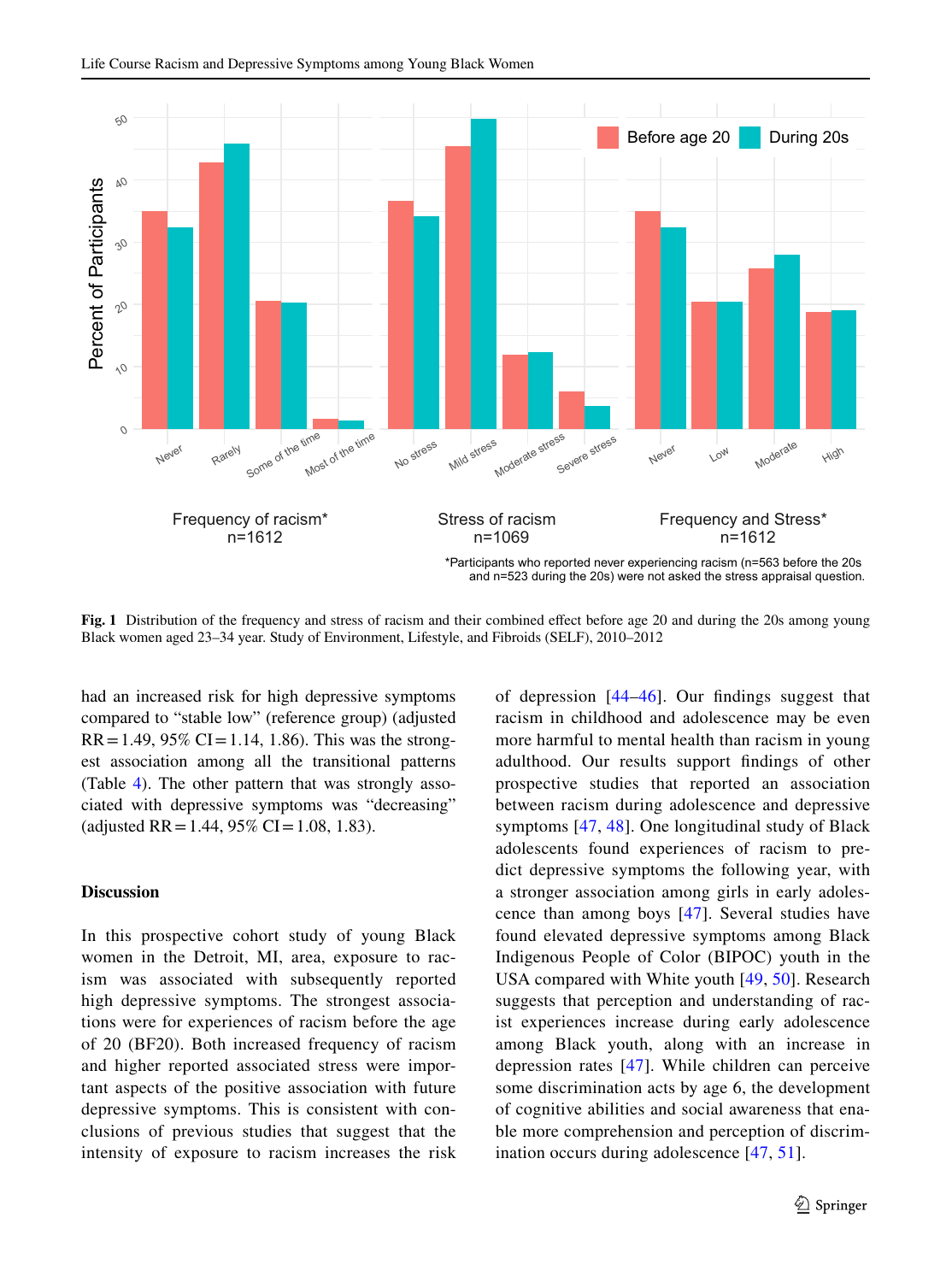<span id="page-9-0"></span>**Table 3** Associations between the frequency and stress of racism and their combined efect across the life course and the risk of high depressive symptoms and the modifying role of received support during childhood and adulthood. Study of Environment, Lifestyle, and Fibroids (SELF) 2010–2012, *n*=1612

| Model                          | Racism before the age of 20                               |                          | Racism during the 20s                  |                          |
|--------------------------------|-----------------------------------------------------------|--------------------------|----------------------------------------|--------------------------|
|                                | Crude RR (95% CI)                                         | Adjusted RR $(95\%CI)^1$ | Crude RR (95% CI)                      | Adjusted RR $(95\%CI)^2$ |
| Frequency of racism            |                                                           |                          |                                        |                          |
| High                           | 1.27(1.09, 1.47)                                          | 1.26(1.07, 1.46)         | 1.16(0.98, 1.34)                       | 1.06(0.86, 1.27)         |
| Low (referent)                 | 1.00                                                      | 1.00                     | 1.00                                   | 1.00                     |
| Never                          | 1.08(0.92, 1.24)                                          | 1.08(0.93, 1.25)         | 1.05(0.90, 1.21)                       | 0.95(0.78, 1.15)         |
| Stress of racism               |                                                           |                          |                                        |                          |
| High stress                    | 1.33(1.09, 1.56)                                          | 1.30(1.06, 1.54)         | 1.18(0.96, 1.41)                       | 1.05(0.81, 1.30)         |
| Low stress (referent)          | 1.00                                                      | 1.00                     | 1.00                                   | 1.00                     |
| No stress                      | 0.90(0.73, 1.08)                                          | 0.89(0.73, 1.07)         | 0.83(0.68, 1.00)                       | 0.84(0.67, 1.03)         |
| Frequency and stress of racism |                                                           |                          |                                        |                          |
| High                           | 1.39(1.14, 1.65)                                          | 1.38(1.13, 1.64)         | 1.33(1.09, 1.58)                       | 1.21(0.93, 1.51)         |
| Moderate                       | 1.13(0.92, 1.36)                                          | 1.13(0.91, 1.36)         | 1.16(0.95, 1.39)                       | 1.33(1.09, 1.58)         |
| Low (referent)                 | 1.00                                                      | 1.00                     | 1.00                                   | 1.00                     |
| Never                          | 1.15(0.95, 1.37)                                          | 1.15(0.95, 1.37)         | 1.16(0.95, 1.38)                       | 1.03(0.81, 1.29)         |
|                                | Frequency and stress of racism by social support          |                          |                                        |                          |
|                                | Childhood supportive environment RR $(95\% \text{ CI})^3$ |                          | Adult support RR $(95\% \text{ CI})^4$ |                          |
|                                | High                                                      | Low                      | High                                   | Low                      |
| High                           | 1.37(1.08, 1.69)                                          | 1.29(0.91, 1.61)         | 1.20(0.76, 1.78)                       | 1.15(0.86, 1.42)         |
| Moderate                       | 1.04(0.80, 1.32)                                          | 1.22(0.87, 1.54)         | 1.31(0.91, 1.81)                       | 0.96(0.71, 1.21)         |
| Low (referent)                 | 1.00                                                      | 1.00                     | 1.00                                   | 1.00                     |
| Never                          | 1.21(0.97, 1.49)                                          | 0.89(0.59, 1.23)         | 1.10(0.74, 1.58)                       | 1.00(0.75, 1.26)         |
|                                |                                                           |                          |                                        |                          |

1 Adjusted for childhood income

<sup>2</sup>Adjusted for current household income, employment status, and racism before age 20 (included racism variable corresponding to the racism during 20s variable, e.g., frequency before age 20 and during the 20s)

<sup>3</sup>Test of homogeneity for interaction between racism before the 20s and childhood supportive environment: Likelihood ratio test  $(LRT) = 7.28$  (*p*-value = 0.06)

<sup>4</sup>Test of homogeneity for interaction between racism during the 20s and adult support: LRT = 2.73 (*p*-value = 0.4)

<span id="page-9-1"></span>**Table 4** Risk ratios and 95% confdence intervals (95% CI) for the associations of child to adult transitions in the experience of racism with the risk of high depressive symptoms. Study of Environment, Lifestyle, and Fibroids, 2010–2012, *N*=1612

| Child to adult transitions in $N$<br>experiences of racism |     | Adjusted risk ratios <sup>1</sup><br>(95% confidence interval) |
|------------------------------------------------------------|-----|----------------------------------------------------------------|
| Stable high                                                | 190 | 1.49 (1.14, 1.86)                                              |
| Stable moderate                                            | 240 | 1.15(0.85, 1.49)                                               |
| Stable never                                               | 407 | 1.08(0.82, 1.39)                                               |
| Increasing from never                                      | 156 | 1.30(0.95, 1.69)                                               |
| Decreasing to never                                        | 116 | 1.27(0.90, 1.69)                                               |
| Increasing                                                 | 158 | 1.23(0.89, 1.61)                                               |
| Decreasing                                                 | 164 | 1.44(1.08, 1.83)                                               |
| Stable low                                                 | 181 | $1.00$ (ref)                                                   |

1 Models were adjusted for current income and employment status

The transition of childhood-adolescence to young adulthood is challenging for many individuals, especially Black youth, because they may no longer have the family protections that might have shielded them from racism. Surprisingly, young BIPOC adults whose families prepared them for bias and discrimination have been found to have more depressive symptoms than young adults whose parents did not openly discuss race or racism, perhaps a protective parental act [[52–](#page-13-1)[54\]](#page-13-2). In a study of Black women in Detroit, MI, the authors reported an association between a change in the frequency of discrimination over time and the change in depressive symptoms over time [[23\]](#page-12-0). In our study, of the various transitional patterns of the "Frequency and Stress" racism variable, the strongest associations with high depressive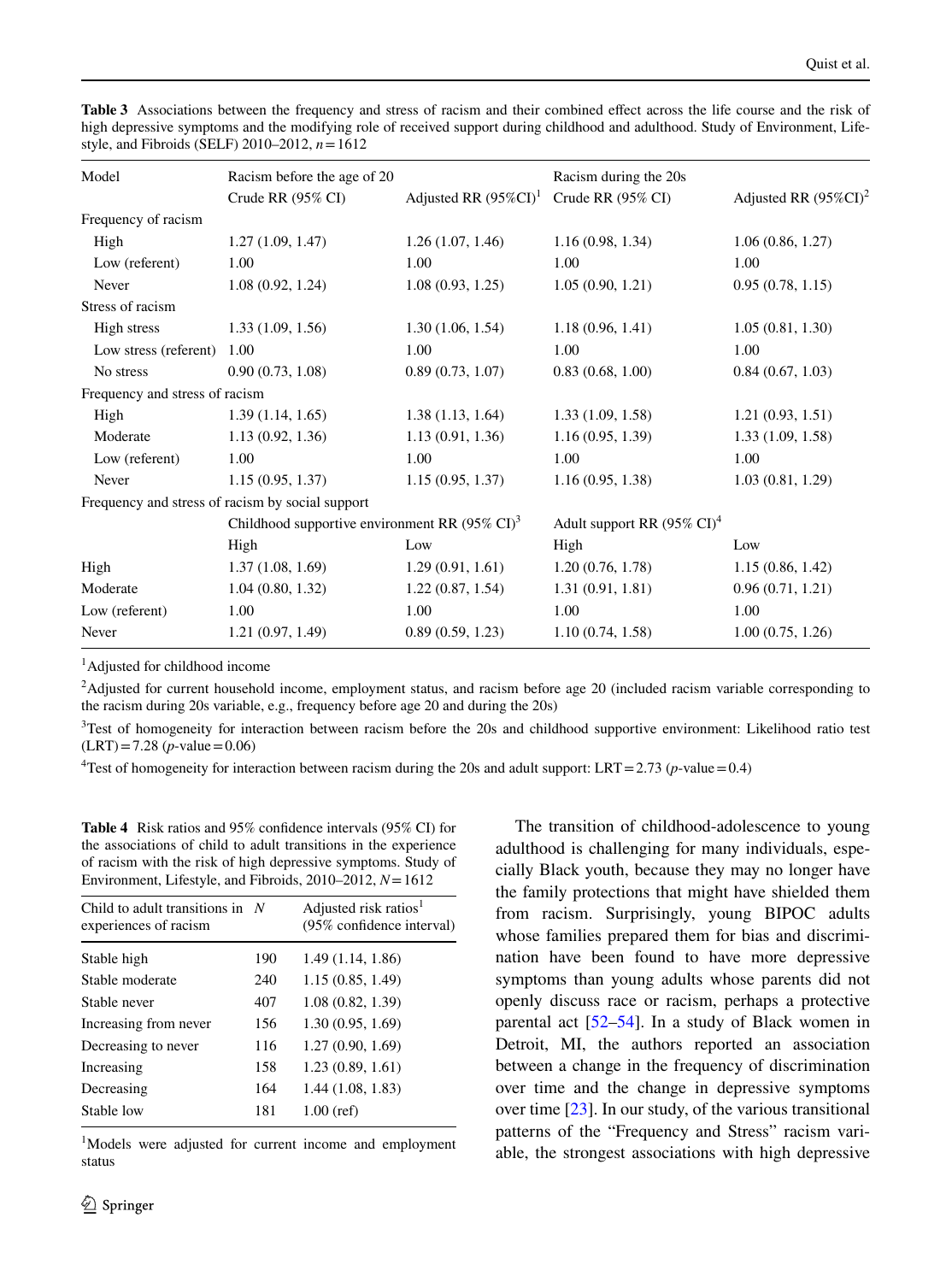symptoms were among those who reported stable high racism (i.e., high overall racism at both time points) or decreasing racism compared with stable low racism, suggesting that the most important exposure was racism BF20.

Our fndings of the beneft of psychosocial resources on mental health were inconsistent with some of the studies included in a 2009 meta-analysis and another study that found social support to bufer the association between discrimination and mental health in adults by improving coping mechanisms [[21](#page-12-1), [30\]](#page-12-7). Hence, we found no evidence for efect measure modifcation by adult social support. However, there was a suggestion of effect modification by childhood supportive environment (*p*-value for interaction=0.06), but both groups reported increased depressive symptoms if they had high experiences of racism BF20 and the efect was slightly stronger among participants who had experienced high childhood support. The lack of clear beneft from the psychosocial resources evaluated may reflect their insufficiency in ameliorating the reality and anguish of racism. Measurement may be another reason for the lack of buffering because each psychosocial resource variable was assessed with only two items. Furthermore, social support takes on many forms — emotional, instrumental, informational, and appraisal, but we only assessed an aspect of emotional and tangible supports. With 80% of the participants reporting growing up in a supportive childhood environment, the opportunity for us to detect a strong buffering effect was limited.

A strength of this study was its depth in assessing perceived racism that went beyond an ever and never exposure dichotomy. We assessed the frequency, stress, and the combined efect of the two in two life stages as well as examined the transitions of the experience(s) across time periods. Not only did the results show a stronger association across all measures for the before 20s life stage, but we also found that the effect in each life stage was stronger when we assessed the combined effect of frequency and stress. This suggests that the frequency of racist events alone may not be sensitive enough to capture the harm of racism, and a combination of frequency and related stress may be more appropriate for assessing the efects of racism on health outcomes.

Another strength of the study was its prospective study design whereby the exposure was obtained prior to the assessment of depressive symptoms. Yet, CES-D was assessed at one time, change in symptoms could not be evaluated. Additionally, we used a modifed version of the 11-item CES-D Iowa version that has been validated in the Black population [\[43\]](#page-12-19). Despite the CES-D inability to diagnose clinical depression, the scale is practical and has been used in large epidemiologic studies to assess those who are highest risk for depression whereby the administration of a more structured clinical interview is not feasible [[55](#page-13-3)]. Another limitation is that the scale asks about recent depressive symptoms which may be acute due to some life event rather than symptomatic of depression as a mental health condition.

Our data on exposure to racism also have limitations. Data on experiences of racism, BF20 and DUR20s, was collected at baseline using a single question to assess frequency of racism in general and to assess stress resulting from racism. Therefore, there is potential for recall bias. Furthermore, the single-item questions did not permit us to consider domains in which the racism occurred (e.g., school, work, medical care). Such data would enhance the fndings by providing information more relevant for developing structural interventions needed to eradicate racism in institutions [[56–](#page-13-4)[58](#page-13-5)]. Our assessment of just the participants' overall and salient experiences of racism may lead to overreporting or underreporting.

It is also important to point out that the data on racism and depressive symptoms for this study was collected at a time unlike today when overt acts of racism have galvanized the attention of all Americans. Thus, it is reasonable to speculate that if SELF had been conducted in 2020 instead of being initiated between 2010 and 2012, the reporting of frequency and stress of racism as well as scores on the CES-D scale would likely be higher because of recent overt racist incidents in public view. Additionally, as Detroit, MI, is one of the most segregated cities in the USA and is majority Black, [[59\]](#page-13-6) the report of high frequency of racism here may be lower than that experienced by Black Americans in other cities due to limited opportunities to confront blatant White-on-Black racism in Detroit. Instead, participants in this study and other Black residents in Detroit may experience more structural racism than interpersonal racism (participants may have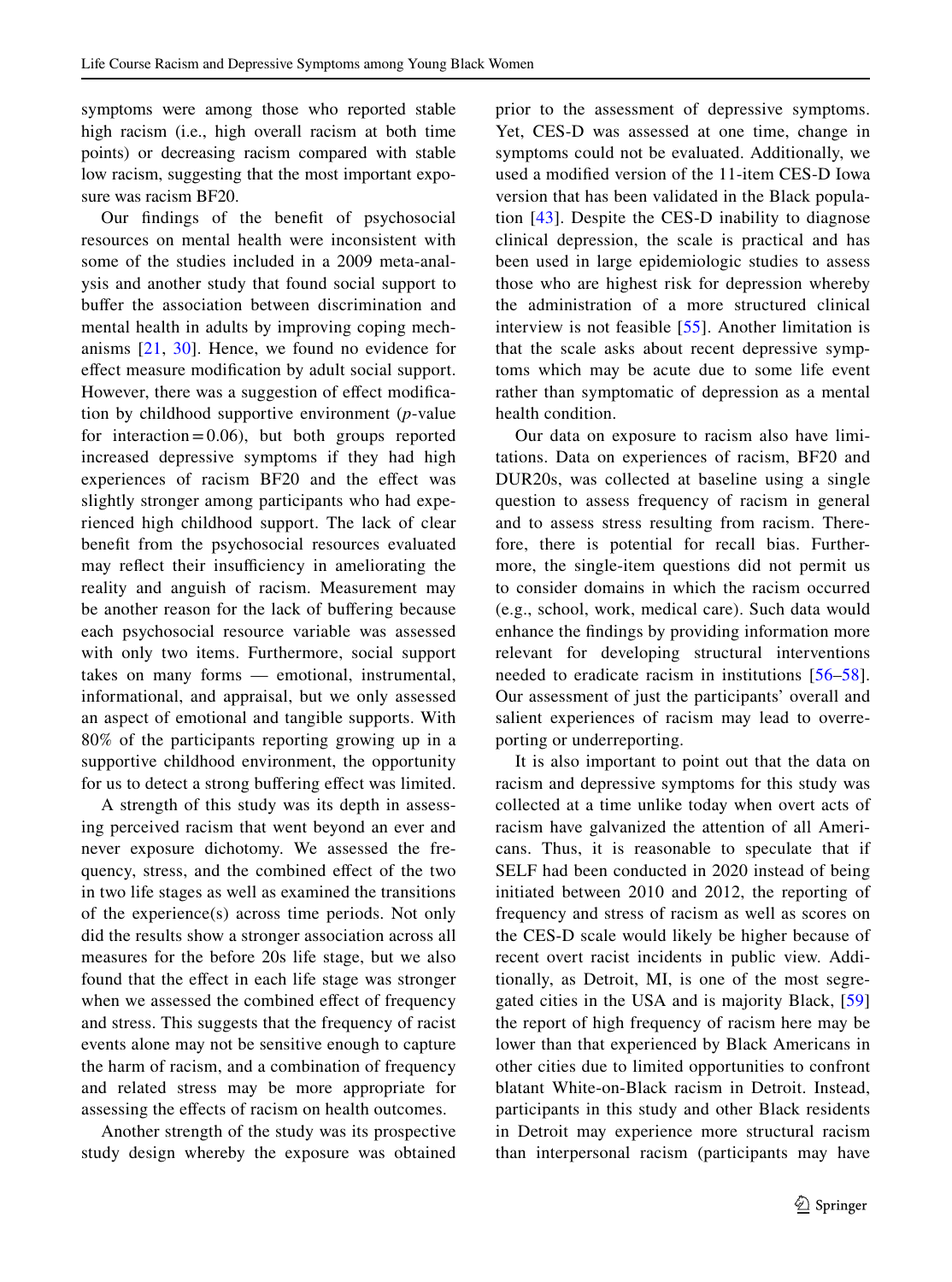only accounted for interpersonal racism experiences when answering the questions). Detroit residents also face various challenges from the city's eroding economy, high poverty rates, and low education attainment scores  $[60, 61]$  $[60, 61]$  $[60, 61]$  $[60, 61]$ . The health of women living in Detroit cannot be separated from the erosion of their physical, emotional, social, economic, and political environments; however, this study assessed individual-level experiences of racism instead of the efects of structural racism. Although the social, economic, and demographic factors in Detroit may be unique, the importance of early-life racism seen in this single geographic area may be broadly generalizable to young Black women in other geographical settings, an age group in which racism has not been well studied.

In summary, the high prevalence of racism and its association with symptoms of depression adds to previously published research [[5,](#page-11-4) [19–](#page-11-13)[23](#page-12-0)]. Results were stronger for experiences of racism before age 20 than during the 20s. More research grounded in life-course theory is needed to elucidate the efects of early life exposure to racism if the persistent disparities in physical and mental health are to be eliminated. However, the literature to date furthers the call for interventions to redress racism at all levels in the USA.

**Acknowledgements** This research was funded primarily by an administrative supplement to the parent grant, "Environmental risk factors for uterine fbroids: a prospective ultrasound study (Project# R01ES028235-03S1)," from the extramural program of the National Institute of Environmental Health Sciences. The research was also supported in part by the Uterine Leiomyomas research program (Project# ZIAES049013) in the Intramural Research Program of the National Institute of Health, National Institute of Environmental Health Sciences. Funding also came from the American Recovery and Reinvestment Act funds designated for National Institute of Health. We also acknowledge the contributions of the Study of Environment, Lifestyle, and Fibroids (SELF) participants and staf.

## **References**

- <span id="page-11-0"></span>1. Major Depression. Natl Inst Ment Heal. 2019. Retrieved July 23, 2021 from [https://www.nimh.nih.gov/health/](https://www.nimh.nih.gov/health/statistics/major-depression) [statistics/major-depression](https://www.nimh.nih.gov/health/statistics/major-depression), accessed 23 July 2021.
- <span id="page-11-1"></span>2. Rodic D, Meyer AH, Meinlschmidt G. *The association between depressive symptoms and physical diseases in Switzerland: a cross-sectional general population study*. Front Public Heal. 2015;3:1–8.
- <span id="page-11-2"></span>3. Nierenberg AA, Rapaport MH, Schettler PJ, Howland RH, Smith JA, Edwards D, Schneider T, Mischoulon D. *Defcits in psychological well-being and quality-of-life in minor depression: implications for DSM-V. CNS Neurosci Ther*. 2010;16:208–16.
- <span id="page-11-3"></span>4. Simpson SM, Krishnan LL, Kunik ME, Ruiz P. *Racial disparities in diagnosis and treatment of depression: a literature review*. Psychiatr Q. 2007;78:3–14.
- <span id="page-11-4"></span>5. Nadimpalli SB, James BD, Yu L, Cothran F, Barnes LL. *The association between discrimination and depressive symptoms among older African Americans: the role of psychological and social factors*. Exp Aging Res. 2015;41:1–24.
- 6. Walker Taylor JL, Campbell CM, Thorpe RJJ, Whitfeld KE, Nkimbeng M, Szanton SL. *Pain, racial discrimination, and depressive symptoms among African American women*. Pain Manag Nurs Of J Am Soc Pain Manag Nurses. 2018;19:79–87.
- 7. Yoon E, Coburn C, Spence SA. *Perceived discrimination and mental health among older African Americans: the role of psychological well-being*. Aging Ment Health. 2019;23:461–9.
- 8. Lambert SF, Herman KC, Bynum MS, Ialongo NS. *Perceptions of racism and depressive symptoms in African American adolescents: the role of perceived academic and social control*. J Youth Adolesc. 2009;38:519–31.
- <span id="page-11-5"></span>9. Jackson FM, James SA, Owens TC, Bryan AF. *Anticipated negative police-youth encounters and depressive symptoms among pregnant African American women: a brief report*. J Urban Health. 2017;94:259–65.
- <span id="page-11-6"></span>10. Jones C. *Confronting institutionalized racism*. Phylon. 2002;50:7–22.
- <span id="page-11-7"></span>11. Jones CP. *Levels of racism: a theoretic framework and a gardener's tale*. Am J Public Health. 2000;90:1212–5.
- <span id="page-11-8"></span>12 Jee-Lyn García J, Sharif MZ. *Black lives matter: a commentary on racism and public health*. Am J Public Health. 2015;105:e27–30.
- <span id="page-11-9"></span>13. Phelan JC, Link BG. *Is racism a fundamental cause of inequalities in health?* Annu Rev Sociol. 2015;41:311–30.
- <span id="page-11-10"></span>14. Williams DR. *Race, socioeconomic status, and health the added efects of racism and discrimination*. Ann N Y Acad Sci. 1999;896:173–88.
- 15. Williams DR, Lawrence JA, Davis BA, Vu C. *Understanding how discrimination can afect health*. Health Serv Res. 2019;54(Suppl 2):1374–88.
- 16. Williams DR, Lawrence JA, Davis BA. *Racism and health: evidence and needed research*. Annu Rev Public Health. 2019;40:105–25.
- <span id="page-11-11"></span>17. Paradies Y, Ben J, Denson N, Elias A, Priest N, Pieterse A, Gupta A, Kelaher M, Gee G. *Racism as a determinant of health: a systematic review and meta-analysis*. PLoS One. 2015;10:e0138511.
- <span id="page-11-12"></span>18. Webb Hooper M, Nápoles AM, Pérez-Stable EJ. *COVID-19 and racial/ethnic disparities*. JAMA. 2020;323:2466–7.
- <span id="page-11-13"></span>19. Wheaton FV, Thomas CS, Roman C, Abdou CM. *Discrimination and depressive symptoms among African American men across the adult lifecourse*. J Gerontol B Psychol Sci Soc Sci. 2018;73:208–18.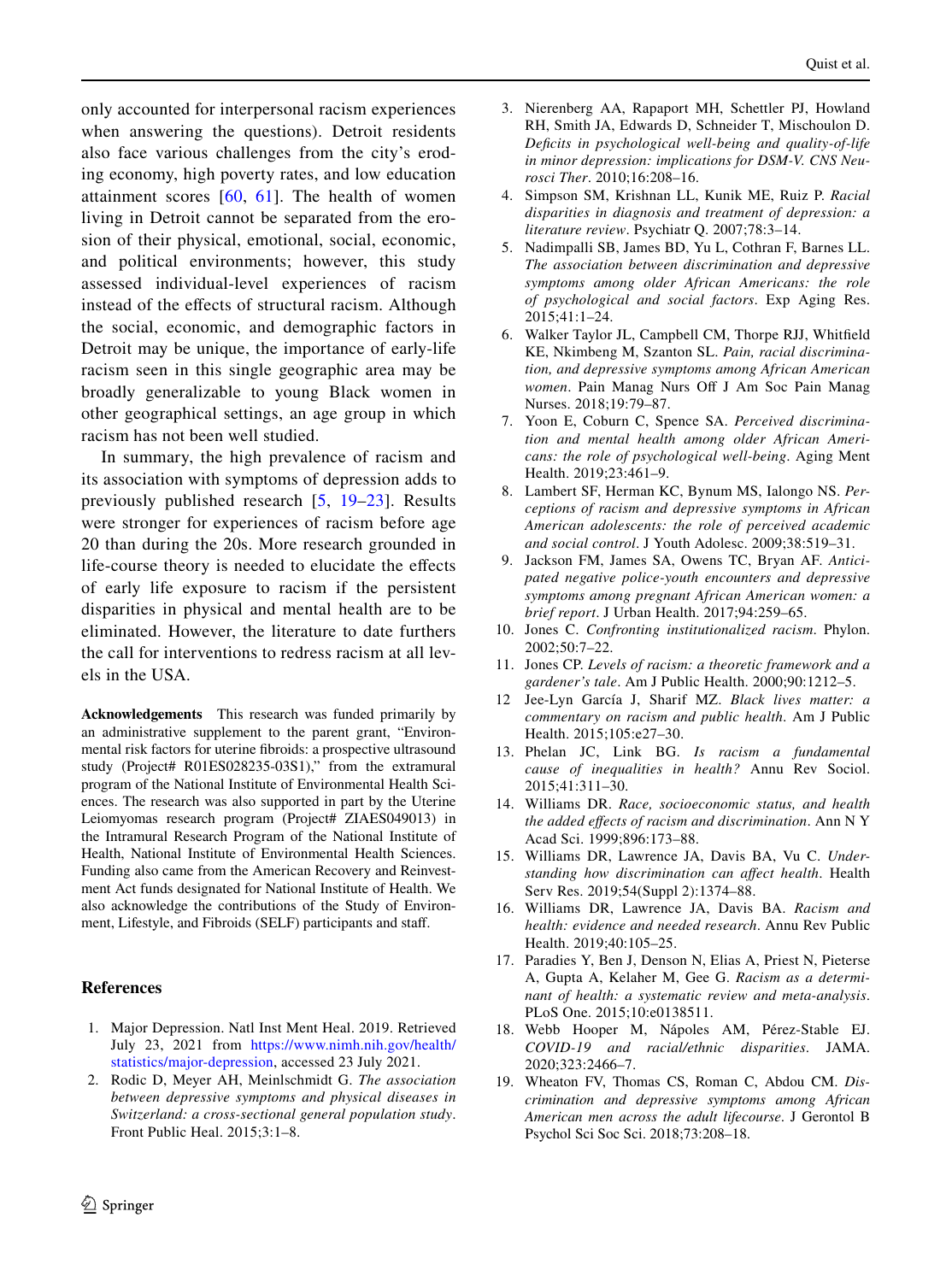- <span id="page-12-9"></span>20. Li LW, Dong X. *Self-reported discrimination and depressive symptoms among older chinese adults in Chica*go. J Gerontol A Biol Sci Med Sci. 2017;72:S119–24.
- <span id="page-12-1"></span>21. Pascoe EA, Smart RL. *Perceived discrimination and health: a meta-analytic review*. Psychol Bull. 2009;135:531–54.
- 22. Janzen B, Karunanayake C, Rennie D, Katapally T, Dyck R, McMullin K, Fenton M, Jimmy L, MacDonald J, Ramsden VR, Dosman J, Abonyi S, Pahwa P. *Racial discrimination and depression among on-reserve First Nations people in rural Saskatchewan*. Can J Public Health. 2018;108:e482–7.
- <span id="page-12-0"></span>23. Schulz AJ, Gravlee CC, Williams DR, Israel BA, Mentz G, Rowe Z. *Discrimination, symptoms of depression, and self-rated health among African american women in detroit: results from a longitudinal analysis*. Am J Public Health. 2006;96:1265–70.
- <span id="page-12-2"></span>24. Vines AI, Ward JB, Cordoba E, Black KZ. *Perceived racial/ethnic discrimination and mental health: a review and future directions for social epidemiology*. Curr Epidemiol reports. 2017;4:156–65.
- <span id="page-12-3"></span>25. Polanco-Roman L, Anglin DM, Miranda R, Jeglic EL. *Racial/ethnic discrimination and suicidal ideation in emerging adults: the role of traumatic stress and depressive symptoms varies by gender not race/ethnicity*. J Youth Adolesc. 2019;48:2023–37.
- <span id="page-12-5"></span>26. Carter RT. *Racism and psychological and emotional injury: recognizing and assessing race-based traumatic stress*. Couns Psychol. 2007;35:13–105.
- <span id="page-12-4"></span>27. Berger M, Sarnyai Z. *"More than skin deep": stress neurobiology and mental health consequences of racial discrimination*. Stress. 2015;18:1–10.
- <span id="page-12-6"></span>28. Walker RL, Salami TK, Carter SE, Flowers K. *Perceived racism and suicide ideation: mediating role of depression but moderating role of religiosity among African American adults*. Suicide Life Threat Behav. 2014;44:548–59.
- 29. Odom EC, Vernon-Feagans L. *Bufers of racial discrimination: links with depression among rural African American mothers*. J Marriage Fam. 2010;72:346–59.
- <span id="page-12-7"></span>30. Chou K-L. *Perceived discrimination and depression among new migrants to Hong Kong: the moderating role*  of social support and neighborhood collective efficacy. J Afect Disord. 2012;138:63–70.
- <span id="page-12-8"></span>31. Schulz AJ, Israel BA, Zenk SN, Parker EA, Lichtenstein R, Shellman-Weir S, Klem ABL. *Psychosocial stress and social support as mediators of relationships between income, length of residence and depressive symptoms among African American women on Detroit's eastside*. Soc Sci Med. 2006;62:510–22.
- <span id="page-12-10"></span>32. Pearlin LI, Schieman S, Fazio EM, Meersman SC. *Stress, health, and the life course: some conceptual perspectives*. J Health Soc Behav. 2005;46:205–19.
- 33. Surachman A, Wardecker B, Chow S-M, Almeida D. *Life course socioeconomic status, daily stressors, and daily well-being: examining chain of risk models*. J Gerontol B Psychol Sci Soc Sci. 2019;74:126–35.
- <span id="page-12-11"></span>34. Kuh D, Ben-Shlomo Y, Lynch J, Hallqvist J, Power C. *Life course epidemiology*. J Epidemiol Community Health. 2003;57:778–83.
- <span id="page-12-12"></span>35. Lee DB, Anderson RE, Hope MO, Zimmerman MA. *Racial discrimination trajectories predicting*

*psychological well-being: from emerging adulthood to adulthood*. Dev Psychol. 2020;56:1413–23.

- <span id="page-12-13"></span>36. Lazarus R, Folkman S. Stress, appraisal, and coping. New York: Springer; 1984.
- <span id="page-12-14"></span>37. Barnes PW, Lightsey OR Jr. *Perceived racist discrimination, coping, stress, and life satisfaction*. J Multicult Couns Devel. 2005;33:48–61.
- <span id="page-12-15"></span>38. Baird DD, Harmon QE, Upson K, Moore KR, Barker-Cummings C, Baker S, Cooper T, Wegienka G. *A prospective, ultrasound-based study to evaluate risk factors for uterine fbroid incidence and growth: methods and results of recruitment*. J Womens Health (Larchmt). 2015;24:907–15.
- <span id="page-12-16"></span>39. Vines AI, McNeilly MD, Stevens J, Hertz-Picciotto I, Baird M, Baird DD. *Development and reliability of a Telephone-Administered Perceived Racism Scale (TPRS): a tool for epidemiological use*. Ethn Dis. 2001;11:251–62.
- <span id="page-12-17"></span>40. Radloff LS. *The CES-D scale: a self-report depression scale for research in the general population*. Appl Psychol Meas. 1977;1:385–401.
- <span id="page-12-18"></span>41. Kohout FJ, Berkman LF, Evans DA, Cornoni-Huntley J. *Two shorter forms of the CES-D (Center for Epidemiological Studies Depression) depression symptoms index*. J Aging Health. 1993;5:179–93.
- 42. Carpenter J, Andrykowski M, Wilson J, Hall L, Kay Rayens M, Sachs B, Cunningham L. *Psychometrics for two short forms of the Center for Epidemiologic Studies-Depression Scale*. Issues Ment Health Nurs. 1998;19:481–94.
- <span id="page-12-19"></span>43. Torres E. *Psychometric properties of the Center for Epidemiologic Studies Depression Scale in African American and Black Caribbean US adults*. Issues Ment Health Nurs. 2012;33:687–96.
- <span id="page-12-20"></span>44 Wallace S, Nazroo J, Bécares L. *Cumulative efect of racial discrimination on the mental health of ethnic minorities in the United Kingdom*. Am J Public Health. 2016;106:1294–300.
- 45. Priest N, Kavanagh A, Bécares L, King T. *Cumulative efects of bullying and racial discrimination on adolescent health in Australia*. J Health Soc Behav. 2019;60:344–61.
- <span id="page-12-21"></span>46. Bécares L, Zhang N. *Perceived interpersonal discrimination and older women's mental health: accumulation across domains, attributions, and time*. Am J Epidemiol. 2018;187:924–32.
- <span id="page-12-22"></span>47. English D, Lambert SF, Ialongo NS. *Longitudinal associations between experienced racial discrimination and depressive symptoms in African American adolescents*. Dev Psychol. 2014;50:1190–6.
- <span id="page-12-23"></span>48. Brody GH, Chen Y-F, Murry VM, Ge X, Simons RL, Gibbons FX, Gerrard M, Cutrona CE. *Perceived discrimination and the adjustment of African American youths: a fve-year longitudinal analysis with contextual moderation efects*. Child Dev. 2006;77:1170–89.
- <span id="page-12-24"></span>49. Anderson ER, Mayes LC. *Race/ethnicity and internalizing disorders in youth: a review*. Clin Psychol Rev. 2010;30:338–48.
- <span id="page-12-25"></span>50. Brown JS, Meadows SO, Elder GH. *Race-ethnic inequality and psychological distress: depressive symptoms from adolescence to young adulthood*. Dev Psychol. 2007;43:1295–311.